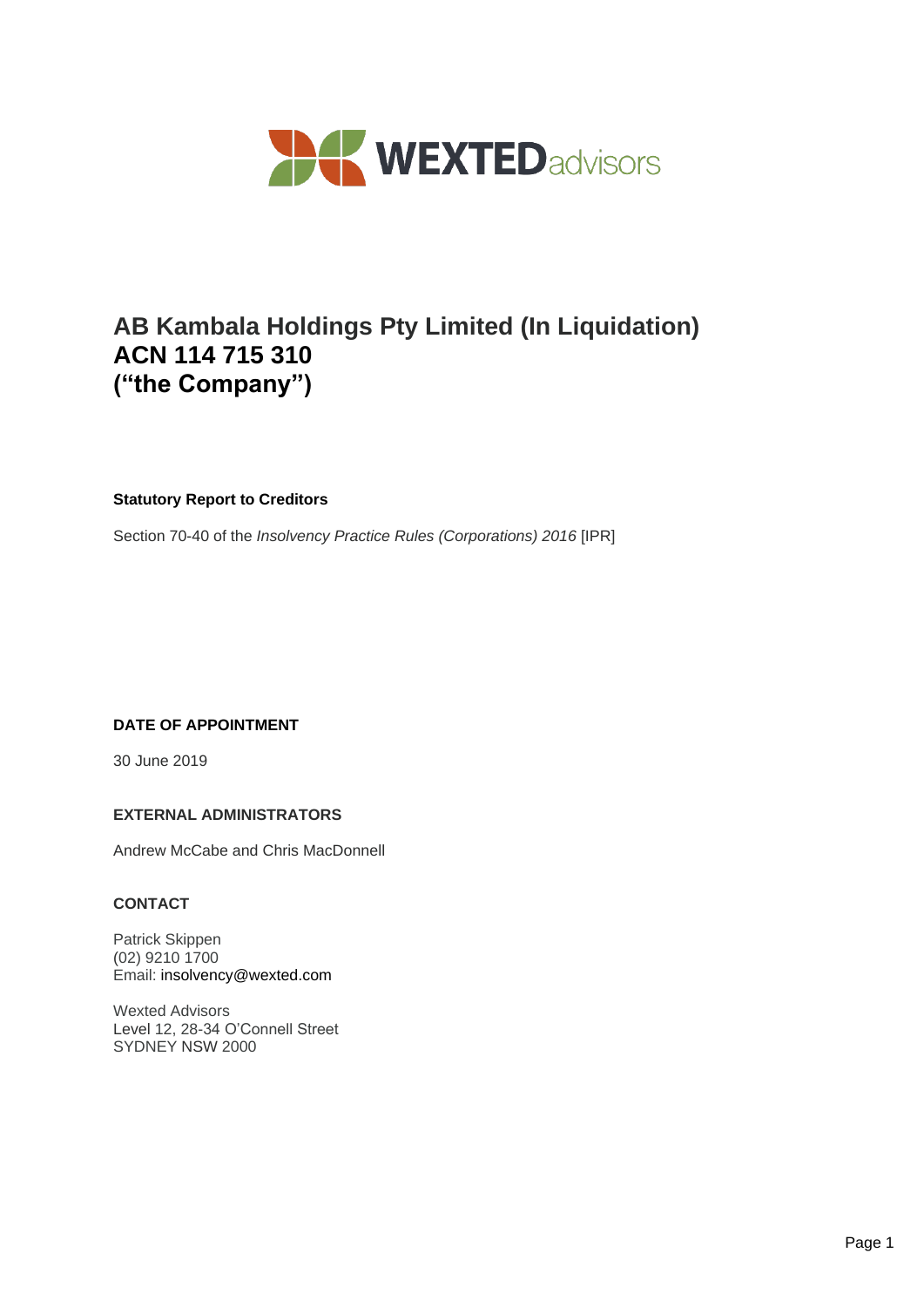

# **Contents**

| 5.               |  |
|------------------|--|
| 6.               |  |
| $\overline{7}$ . |  |
|                  |  |

| Contact name: | Patrick Skippen               |
|---------------|-------------------------------|
| By email:     | insolvency@wexted.com         |
| By post:      | <b>Wexted Advisors</b>        |
|               | Level 12, 28 O'Connell Street |
|               | Sydney NSW 2000               |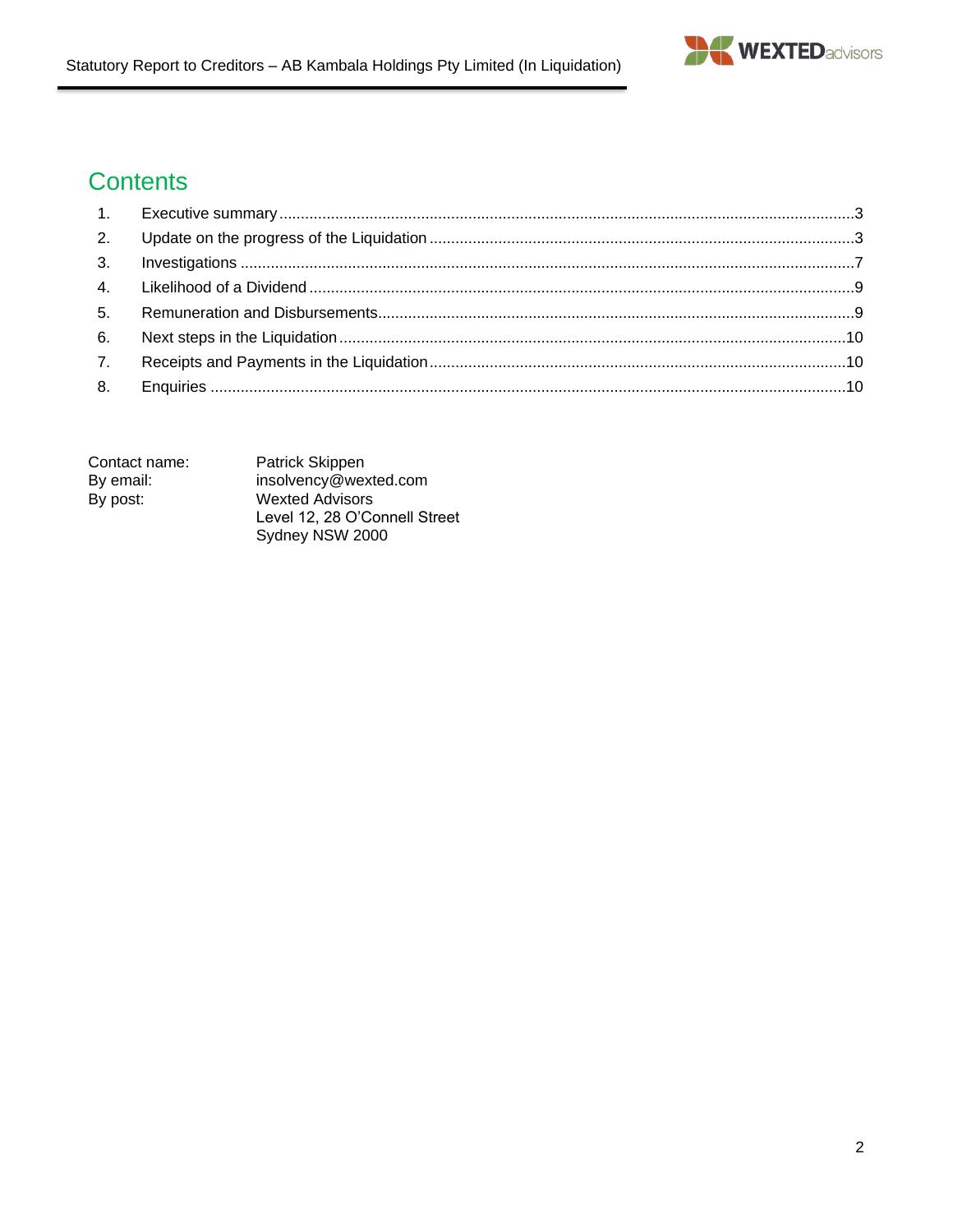# <span id="page-2-0"></span>**1. Executive summary**

We refer to our Initial Report to Creditors dated 12 July 2019 in which we advised of our appointment as Joint and Several Liquidators of AB Kambala Holdings Pty Limited (In Liquidation) ("the Company") on 30 June 2019 and your rights as a creditor in the Liquidation.

This report is mandatory under section 70-40 of the Insolvency Practice Rules (Corporations) 2016 (Cth) ("Rules"). The purpose of the report is to:

- Provide creditors with an update on the progress of the Liquidation; and
- Advise creditors of the likelihood of a dividend being paid in the Liquidation

Our Initial Report to Creditors included a Declaration of Independence, Relevant Relationships and Indemnities ("DIRRI") signed by us a Joint and Several Liquidators of the Company. There have been no changes to the position of this DIRRI.

#### <span id="page-2-1"></span>**2. Update on the progress of the Liquidation**

#### Statutory Information

| Company Name:                         | AB Kambala Holdings Pty Limited                     |
|---------------------------------------|-----------------------------------------------------|
| Trading Name:                         | N/A                                                 |
| Director:                             | Andrew John Binetter                                |
| Secretary:                            | Andrew John Binetter                                |
| Date of Incorporation:                | 10 June 2005                                        |
| <b>Registered Office:</b>             | Unit 1, 63 New South Head Road, Vaucluse, NSW, 2030 |
| <b>Principal Place of Business:</b>   | Unit 1, 63 New South Head Road, Vaucluse, NSW, 2030 |
| <b>Registered Security Interests:</b> | N/A                                                 |

#### Nature of the Business of the Company

We understand the Company was part of the corporate structure that formerly housed the Nudie group. We are advised the Company ceased trading in or around 2015.

#### Assets Identified & Comparison to Report on Company Activities and Property ("ROCAP")

Mr Andrew Binetter provided our office with a completed statutory Australian Securities and Investments Commission ("ASIC") form 507 ROCAP on 20 July 2019. We have provided comments in regard to the ROCAP where applicable in this report.

Below is a summary of the assets and liabilities of the Company based upon information in the ROCAP and/or information that we have uncovered in the initial review. These figures are subject to change dependent on further books and records being made available to us.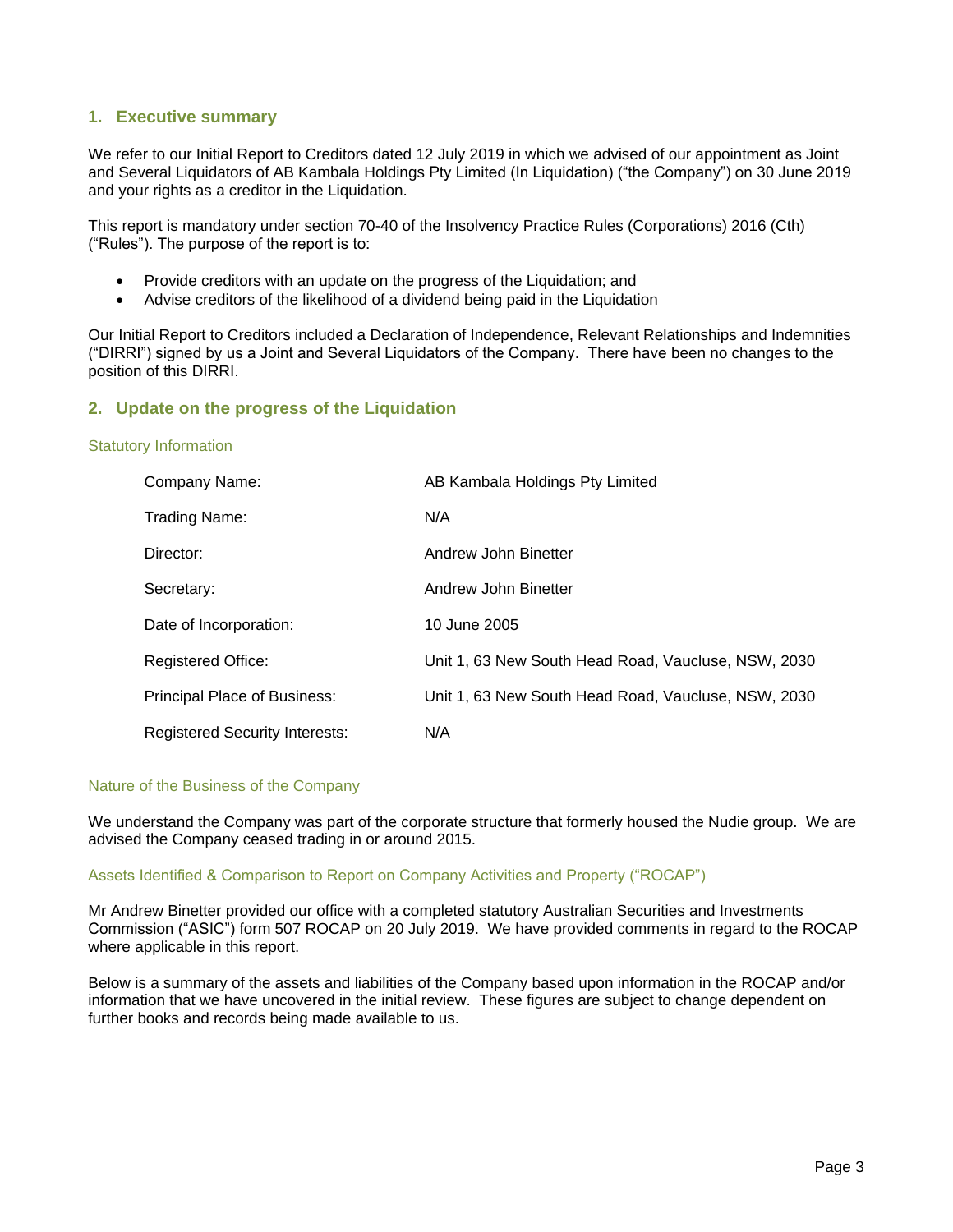| <b>Description</b>                       | <b>Note</b>    | ROCAP <sub>(\$)</sub>        | <b>Estimated</b><br><b>Realisable Value</b><br>$($ \$) |
|------------------------------------------|----------------|------------------------------|--------------------------------------------------------|
| <b>ASSETS</b>                            |                |                              |                                                        |
| <b>Assets</b>                            |                |                              |                                                        |
| Interest in Land                         | 1              | $\overline{\phantom{0}}$     |                                                        |
| <b>Sundry Debtors</b>                    | $\overline{2}$ | $\qquad \qquad \blacksquare$ |                                                        |
| Cash on Hand                             | 3              | $\qquad \qquad \blacksquare$ |                                                        |
| Cash at Bank                             | 4              | ٠                            |                                                        |
| Inventory                                | 5              | $\overline{\phantom{a}}$     | $\blacksquare$                                         |
| Plant and Equipment / Motor Vehicles     | 6              | $\blacksquare$               |                                                        |
| <b>Other Assets</b>                      | $\overline{7}$ | $\overline{\phantom{a}}$     |                                                        |
| <b>Total Assets</b>                      |                | $\blacksquare$               | <b>Nil</b>                                             |
| <b>Potential Additional Realisations</b> |                |                              |                                                        |
| <b>Voidable Transactions</b>             | 8              | N/A                          | Unknown                                                |
| Insolvent Trading Claim                  | 9              | N/A                          | Unknown                                                |
| <b>Total Realisations</b>                |                | N/A                          | <b>Unknown</b>                                         |
| <b>Less: Professional Fees</b>           |                |                              |                                                        |
| Liquidators Remuneration                 |                | $\blacksquare$               | 14,000.00                                              |
| <b>Liquidators Expenses</b>              |                |                              | 1,000.00                                               |
| <b>Total Payments</b>                    |                |                              | 15,000.00                                              |
| <b>LIABILITIES</b>                       |                |                              |                                                        |
| <b>Secured Creditors</b>                 | 10             |                              |                                                        |
| <b>Priority Employee Creditors</b>       | 11             |                              |                                                        |
| <b>Ordinary Unsecured Creditors</b>      | 12             | (5, 101, 411)                | (5, 101, 411)                                          |
| <b>Total Liabilities</b>                 |                | (5, 101, 411)                | (5, 101, 411)                                          |
| <b>Estimated Surplus/(Deficiency)</b>    |                | (5, 101, 411)                | <b>Unknown</b>                                         |

#### **Notes**

#### 1.Interest in Land

Mr Binetter disclosed in his completed ROCAP that the Company did not own any property.

We have conducted a title search in New South Wales in the Company's name. The title search did not identify any titles registered in the Company's name.

#### 2. Sundry Debtors

Mr Binetter disclosed in his completed ROCAP that the Company does not have any sundry debtors. Our investigations to date have not identified any debtors of the Company.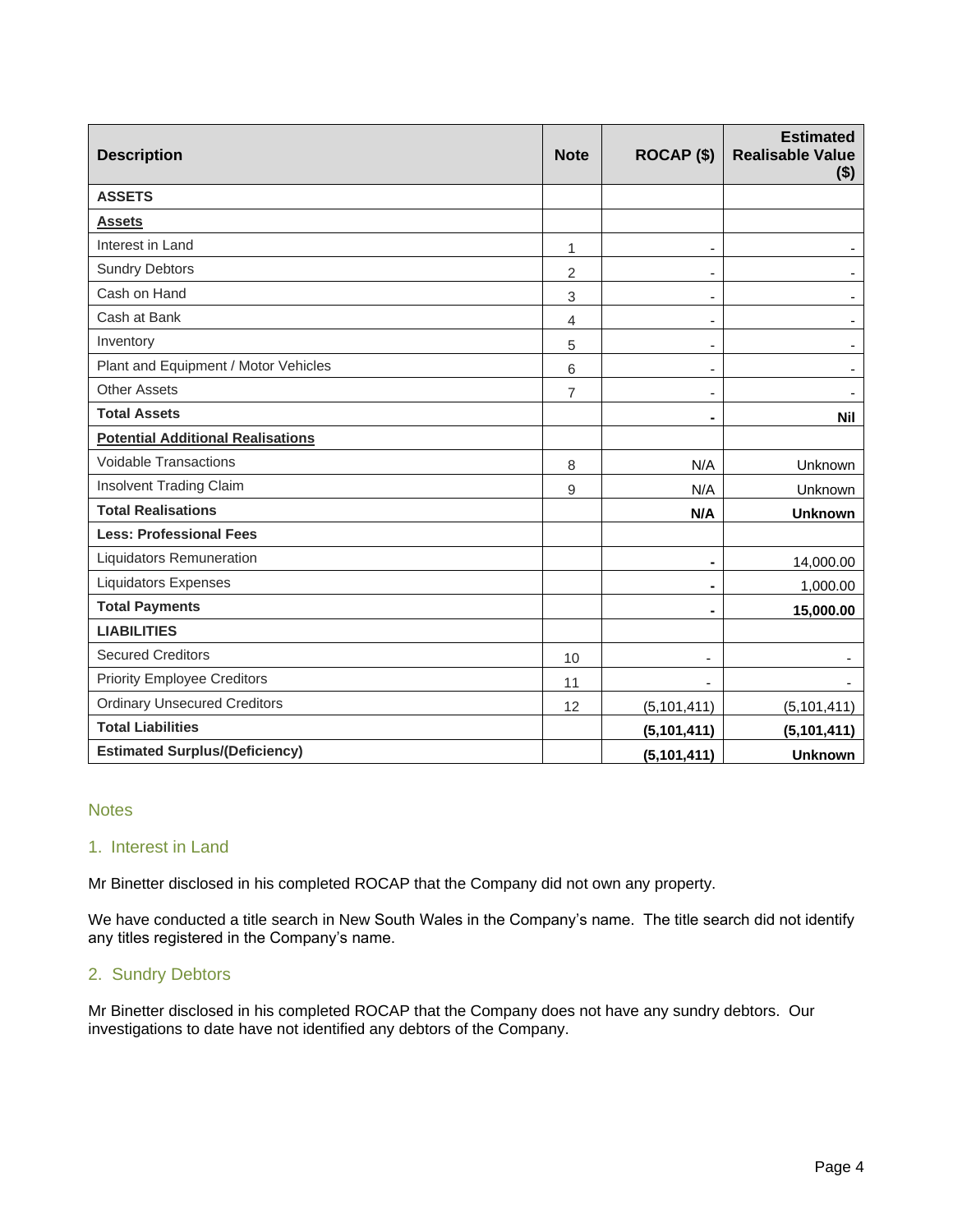#### 3. Cash on Hand

The ROCAP did not disclose any cash on hand. We have not identified any cash on hand at the date of our appointment.

#### 4. Cash at Bank

The ROCAP did not disclose any cash at bank.

We wrote to all major financial institutions in Australia as part of our investigations. We note no bank accounts in the Company's name have been identified to date.

#### 5. Inventory

No inventory is disclosed in the ROCAP. Our investigations to date have not identified any stock owned by the Company.

#### 6. Plant and Equipment/ Motor Vehicles

No plant and equipment is disclosed in the ROCAP. Our investigations to date have not identified any plant and equipment owned by the Company.

The ROCAP discloses that the Company did not own any motor vehicles. We wrote to the Roads and Maritime Services ("RMS") requesting a search of vehicles in the Company's name. We are still waiting on a response from the RMS as at the date of this Report.

#### 7. Other Assets

Mr Binetter's ROCAP did not own any other assets. Our investigations to date have not identified any other assets owned by the Company.

#### 8. Voidable Transactions

The preliminary results of our investigations into voidable transactions are set out in section 3 of this report.

#### 9. Insolvent Trading

Details regarding our investigations into insolvent trading are set out in section 3 of this report.

#### 10. Secured Creditors

A creditor must have their interest validly registered against the Company on the national Personal Property Securities Register (PPSR) to enforce any security interest over the Company's assets (for example: unpaid stock under a retention of title clause).

If the security interest has not been properly registered or registered in time, the relevant asset will not be available to the creditor but instead vest in the Company.

A search of the PPSR did not identify any security interests registered against the Company's assets.

If any creditors are aware of a security interest registered against the Company, please contact Patrick Skippen of our office on (02) 9210 1700 or by email [pskippen@wexted.com](mailto:pskippen@wexted.com)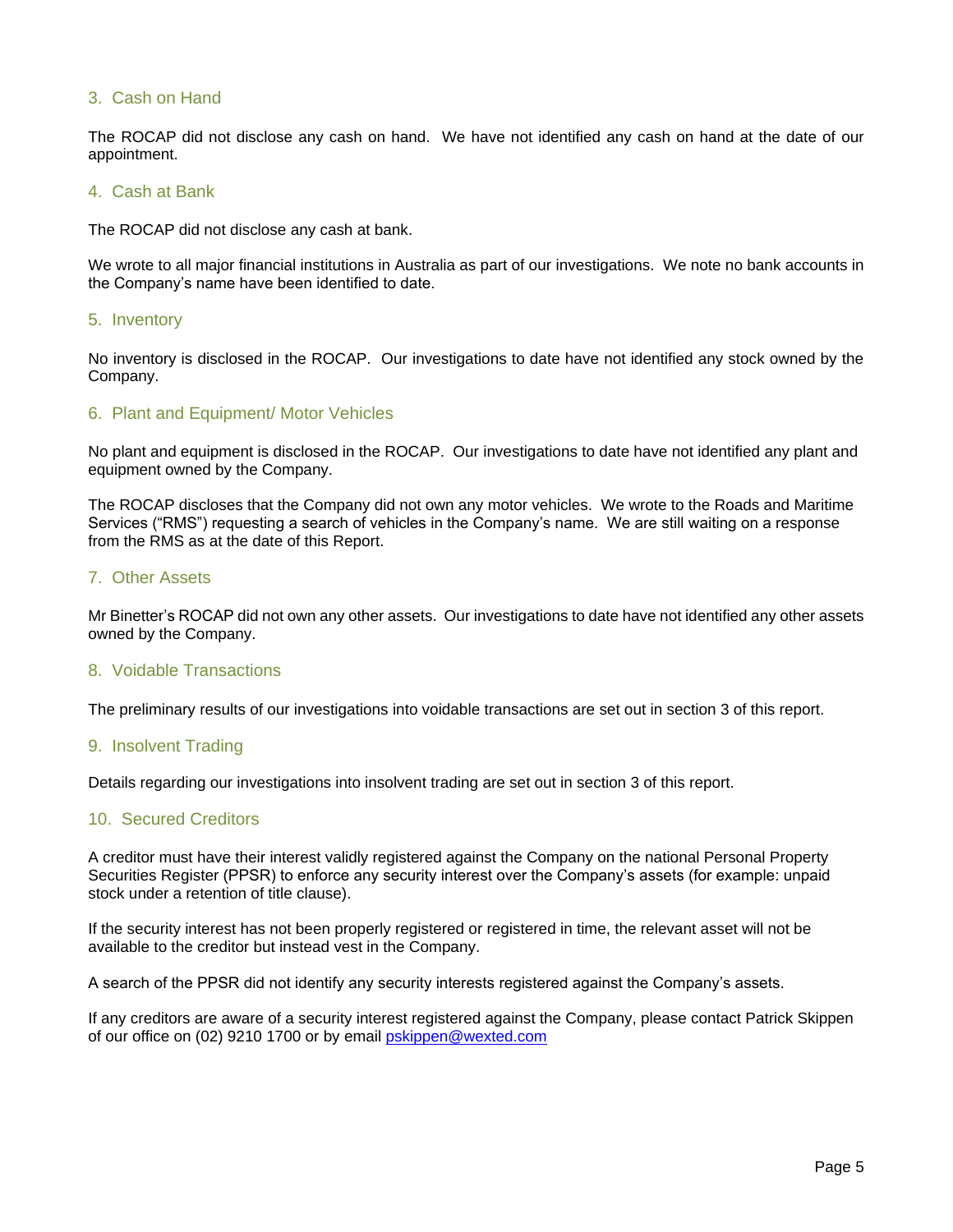# 11. Priority Employee Creditors

Pursuant to Section 556 of the *Corporations Act 2001* ("Act"), employee entitlements have a priority over other unsecured creditors. Mr Binetter's ROCAP does not disclose any priority employee creditors. To date we have not been made aware of any priority employee claims.

#### Employee Entitlements & the Fair Entitlements Guarantee (FEG)

If it is expected that insufficient funds will be recovered to enable a full distribution to employees, the federal government's Fair Entitlements Guarantee (FEG) scheme may be of assistance to those employees.

The FEG scheme assists employees with outstanding entitlements that become due because of employers becoming insolvent.

The scheme provides assistance with regard to the following employee entitlements:

- up to a maximum of 13 weeks unpaid wages for the period prior to the appointment of the Liquidator;
- unpaid annual leave;
- unpaid long service leave;
- up to a maximum of 5 weeks unpaid payment in lieu of notice; and
- up to a maximum of 4 weeks unpaid redundancy entitlement for each completed year of service.

If employees need to contact the FEG department, the details are below

Web site: www.ag.gov.au/industrial-relations/fair-entitlements-guarantee/Pages/default.aspx E-mail: feg@jobs.gov.au Phone: 1300 135 040

In the event that it is established that there are outstanding employee entitlements our office will be liaising with the FEG department to enable that distribution to be made to employees. In the interim, employees should contact us with details of their outstanding entitlements (if applicable).

#### 10. Unsecured Creditors

A listing of unsecured creditors provided by the Director upon our appointment is shown below. We have not received any further claims from creditors at this stage.

| <b>Name</b>                                                      | <b>Related Party</b> | <b>Address</b>                                                            | Estimated (\$) |
|------------------------------------------------------------------|----------------------|---------------------------------------------------------------------------|----------------|
| <b>Andrew Binetter</b>                                           | Yes                  | <b>Information Withheld</b>                                               | 2,500          |
| Australian<br>Securities and<br>Investments<br>Commission        | No.                  | GPO Box 9827, Brisbane<br><b>QLD 4001</b>                                 | Unknown        |
| AB Kambala<br><b>Finances Pty</b><br>Limited (In<br>Liquidation) | Yes                  | C/- Wexted Advisors, Level<br>12, 28 O'Connell Street,<br>Sydney NSW 2000 | 5,094,911      |
| Suzanne Binetter                                                 | Yes                  | PO Box 132, Rose Bay<br><b>NSW 2029</b>                                   | 4,000          |
| TOTAL                                                            |                      |                                                                           | 5,101,411      |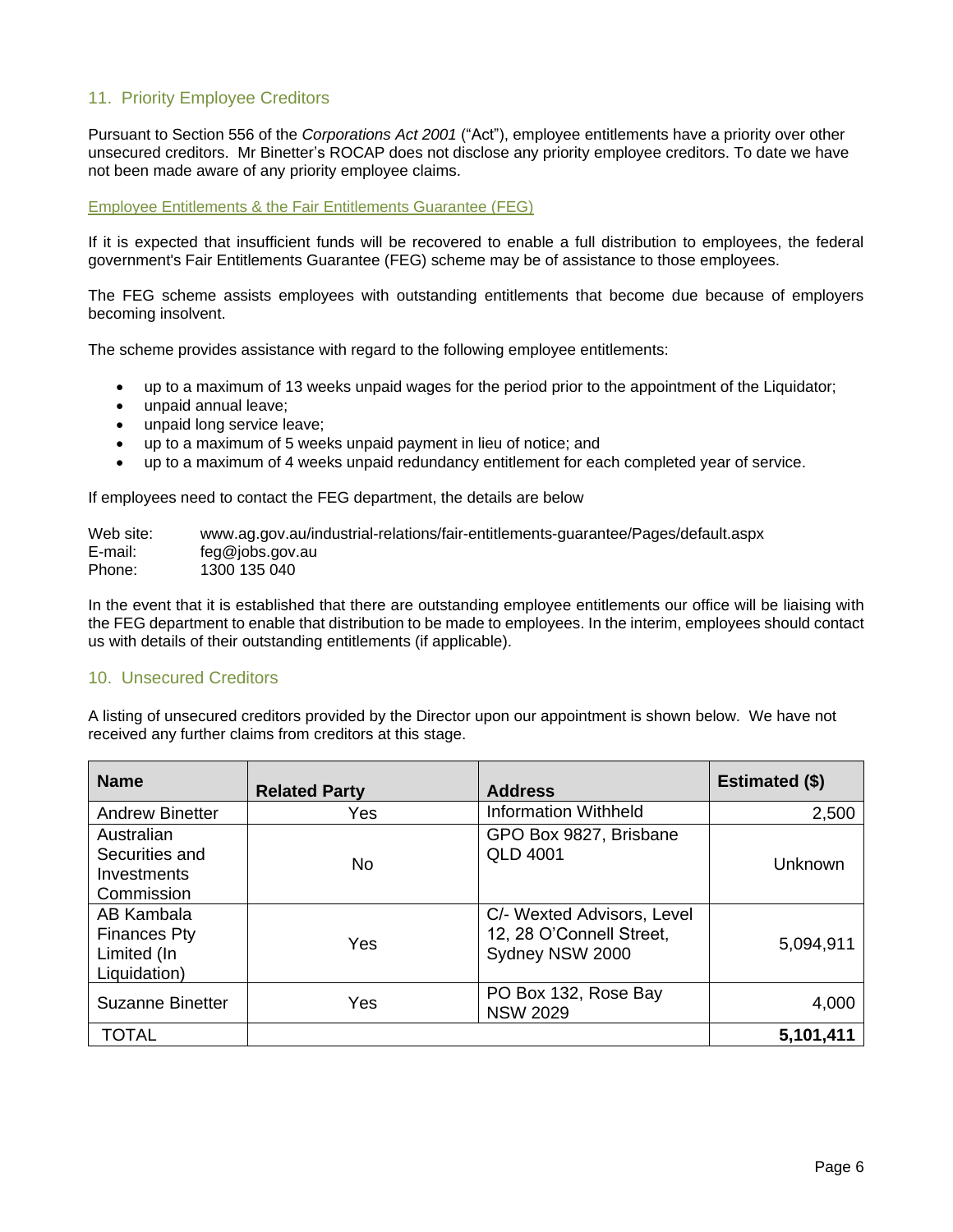#### <span id="page-6-0"></span>**3. Investigations**

Part of our role as Liquidators is conducting investigations into various matters and to advise creditors on whether there may be amounts recoverable from any voidable transaction or insolvency trading claims.

We are also required to examine possible offences and report our findings to ASIC. To date, no report has been issued to ASIC.

At this stage, we have not finalised our investigations into voidable transactions and potential insolvent trading. Further, we have not found any offences committed by the officers of the Company.

#### Adequacy of books and records

Section 286 of the Act requires a company to keep written financial records that correctly record and explain its transactions, financial position and performance, to enable true and fair financial statements to be prepared and audited. Financial records must be kept for seven years after the completion of the transactions to which the records pertain.

On 5 July 2019, we requested all books and records of the Company in Mr Binetter's possession. On 21 July 2019 Mr Binetter advised no records were available due to a number of re-locations (domestic and international), a fire (2004) and flooding (2016) that has resulted in records being lost or destroyed from 2004. As mentioned earlier in this Report, we are advised the Company ceased trading in or around 2015.

Subsequently we sent a Section 530B notice to Mr Binetter on 3 September 2019 again requesting all books and records of the Company be delivered within 5 business days to our office. No books and records were received from Mr Binetter within this timeframe. Finally, we wrote to ASIC requesting their assistance in obtaining all books and records of the Company on 16 Sept 2019. We are currently liaising with ASIC in this regard.

In conclusion our preliminary assessment in the absence of any books and records being provided to our office is that the Company did not maintain adequate records to comply with its obligation under section 286 of the Act.

#### Report under section 533 of the Act

A report under section 533 of the Act may be submitted to ASIC. Although the contents of the report are confidential, we can confirm that it will address, amongst other things, any suspected breaches of the Act and other offences by the director. We will assist ASIC should it decide to undertake further investigations in response to our report.

#### Solvency Examination

Section 95A of the Act states that a company is solvent if, and only if, it can pay its debts as and when they fall due.

At this stage, we have not been able to determine the solvency position of the Company as we have not been provided with the books and records of the Company.

To form a more conclusive opinion on the timing and cause(s) of the Company's insolvency, it would be necessary to undertake the following investigations:

- Obtain as much evidence as possible in relation to the Company's financial position and performance as well as other qualitative indicators of insolvency, such as recovery action by creditors and arrears of taxation and other statutory liabilities. This would require me to source further books and records;
- Performing an analysis of the Company's financial position and performance to identify the point at which the Company could no longer pay its liabilities as and when they fell due for payment, as part of which it may be necessary to reconstruct and/or prepare financial accounts for the Company; and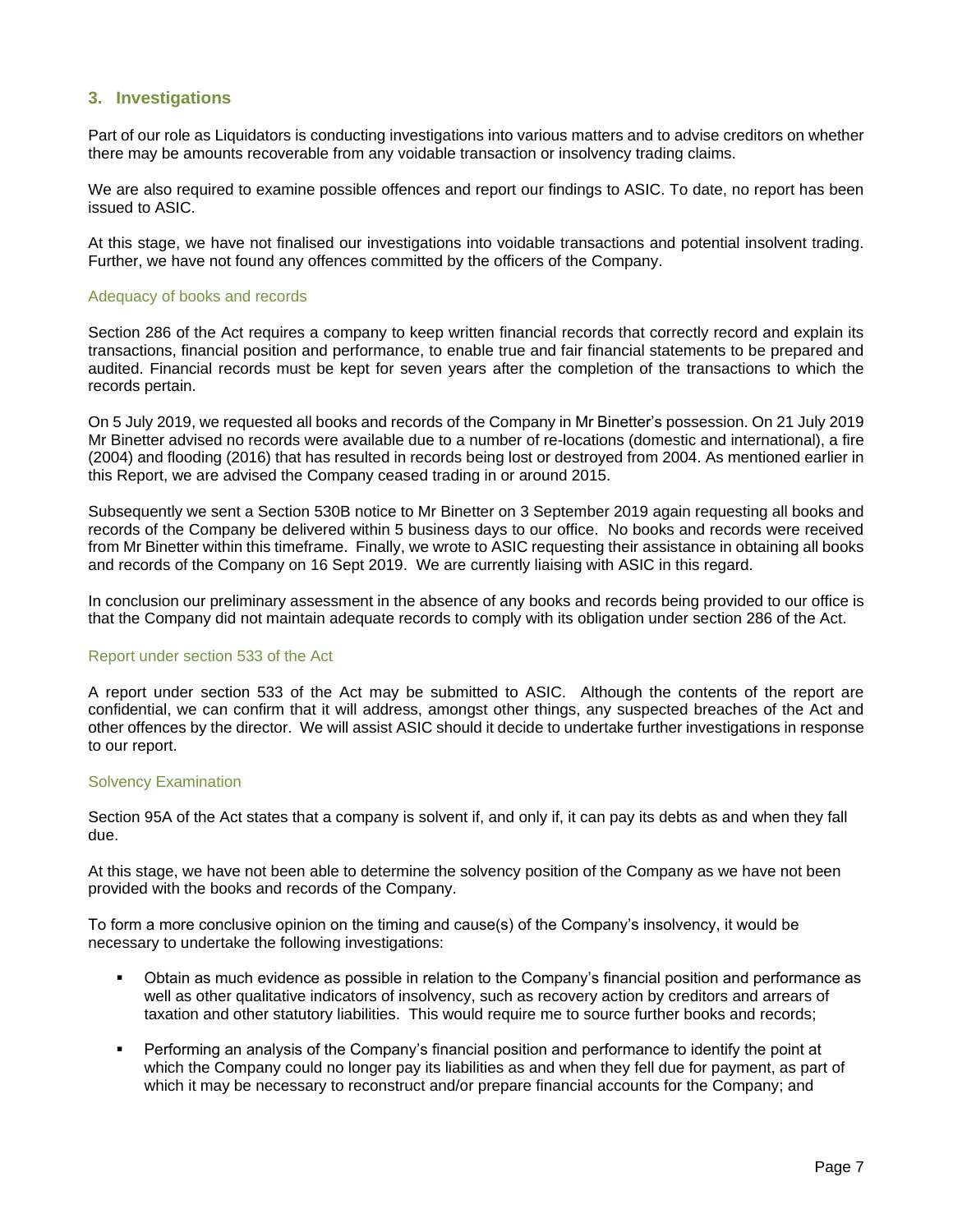▪ Assessing the probative value of, and drawing conclusions from, any qualitative indicators of insolvency.

Alternatively, we note that the potential failure to maintain proper books and records in accordance with section 286 of the Act (as discussed above) may provide a rebuttable presumption of insolvency. A Liquidator can rely upon this presumption in, amongst other things, an application for compensation for insolvent trading. If the presumption is available, then the Company could be presumed to have been insolvent from the time it failed to retain sufficient books and records (up to a period of 7 years prior to the Liquidation). We consider that it would be prudent to obtain legal advice to ascertain whether the rebuttable presumption is in fact available in the Liquidation.

#### Insolvent Trading – Section 588G of the Act

Pursuant to section 588G of the Act, a director has a positive duty to prevent a company from incurring debts when there are reasonable grounds for suspecting that the company will be unable to pay its debts as and when they fall due (i.e. it is insolvent).

Section 588M of the Act provides that a Liquidator is entitled to recover compensation from a director equal to the loss or damage suffered by the Company as a result of a breach of section 588G.

The following investigations are required to determine whether there is a claim against the Director for insolvent trading and, if there is, whether there is any merit in pursuing the claim:

- We need to conclusively determine when the Company first became insolvent, or in the alternate, we would need to confirm that the presumption of insolvency is available in this liquidation due to deficiencies in the books and records. As outlined in the section headed "Solvency Examination", further investigations are required to form a view on these matters.
- It is necessary to quantify the unpaid debts of the Company which were incurred after the Company became insolvent (or was presumed to have been insolvent), which would determine the value of the claim for insolvent trading. We cannot complete this task until a conclusion has been reached on the Company's insolvency.
- To justify the considerable cost of pursuing an insolvent trading claim against the Director (which is completely separate from any action which ASIC can take for the offence of insolvent trading), we must be satisfied that the Director has the financial capacity to satisfy a claim; and
- Lastly, we need to have regard to the possibility that, even if we have an insolvent trading claim against the Director, he may be entitled to invoke the defences in section 588H. This issue has yet to be considered.

#### Voidable Transactions

The main type of voidable transactions are:

- **■** Unfair preference payments (section 588FA of the Act);
- Uncommercial transactions (section 588FB of the Act); and
- Unreasonable director-related transactions (section 588FDA of the Act).

At this stage we have not identified any transactions of this nature. However, to date our investigations have been somewhat limited due to the lack of books and records available.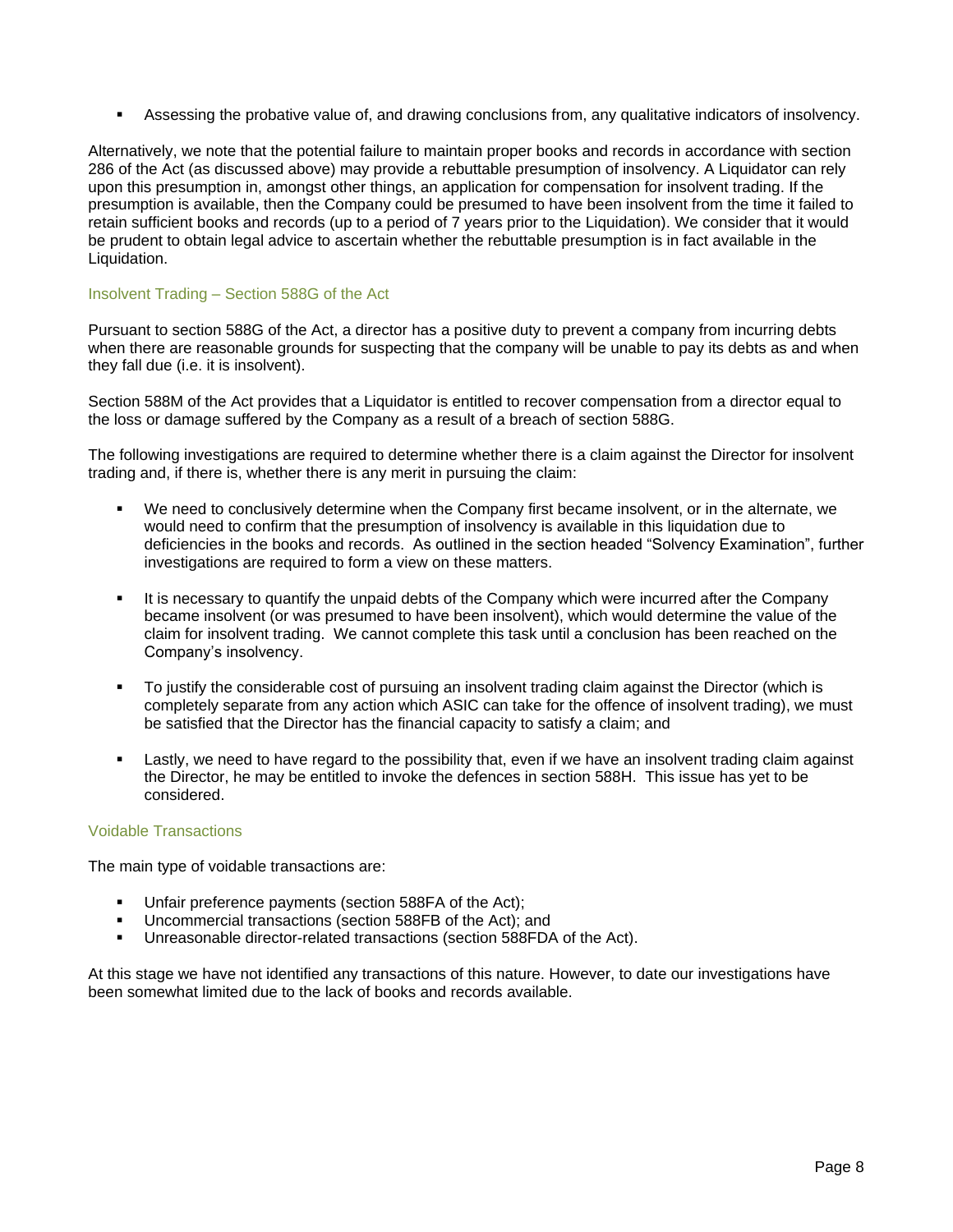#### Further inquiries relating to the winding up that may need to be undertaken

The following activities need to be undertaken:

- Secure all books and records of the Company:
- Complete our investigations into the Company's affairs;
- Commence any recovery actions that may be available with respect to further investigations surrounding both insolvent trading claims and voidable transactions;
- Complete and lodge our statutory section 533(1) report to ASIC and await their response regarding potential funding for investigations; and
- **EXECT** If required, we will issue a further report to creditors on the outcome of our investigations.

If creditors have a particular matter, they believe should be investigated please contact Patrick Skippen of our office on (02) 9210 1711 or via email at pskippen@wexted.com.

# <span id="page-8-0"></span>**4. Likelihood of a Dividend**

At this stage of the Liquidation, there will be no dividend to creditors unless recoveries can be made from a preference or insolvent trading claim against the Director. We will provide creditors with a further update once we have completed our investigations.

# <span id="page-8-1"></span>**5. Remuneration and Disbursements**

We note the following resolutions were approved by creditors via a proposal without meeting which formed part of our initial notice to creditors dated 12 July 2019:

- *1) "That the remuneration of the Joint and Several Liquidators for the period from 30 June 2019 to 9 July 2019, calculated on hours spent by Joint and Several Liquidators and their partners and their staff, at the hourly rates detailed in the schedule of rates forming part of the Initial Remuneration Notice provided to creditors, be approved in the amount of \$4,818.50.75 (inclusive of GST), and that the Joint and Several Liquidators can draw the remuneration"*
- *2) "That the remuneration of the Joint and Several Liquidators for the period from 10 July 2019 to the finalisation of the liquidation, calculated on hours spent by the Joint and Several Liquidators, their partners and their staff, at the hourly rates detailed in the schedule of rates forming part of the Initial Remuneration Notice provided to creditors, be approved in the amount of \$9,181.50 (inclusive of GST), and that the Joint and Several Liquidators can draw the remuneration on a monthly basis or as required."*
- *3) "That the internal disbursements of the Joint and Several Liquidators for the period from 30 June 2019 to the finalisation of the liquidation, calculated utilising the rates of charge detailed in the Initial Remuneration Notice provided to creditors, be approved in the amount of \$1,000.00 (inclusive of GST), and that the Joint and Several Liquidators can draw the internal disbursements on a monthly basis or as required."*

No resolutions are being put to creditors as part of this report. Further resolutions may be put to creditors in the future.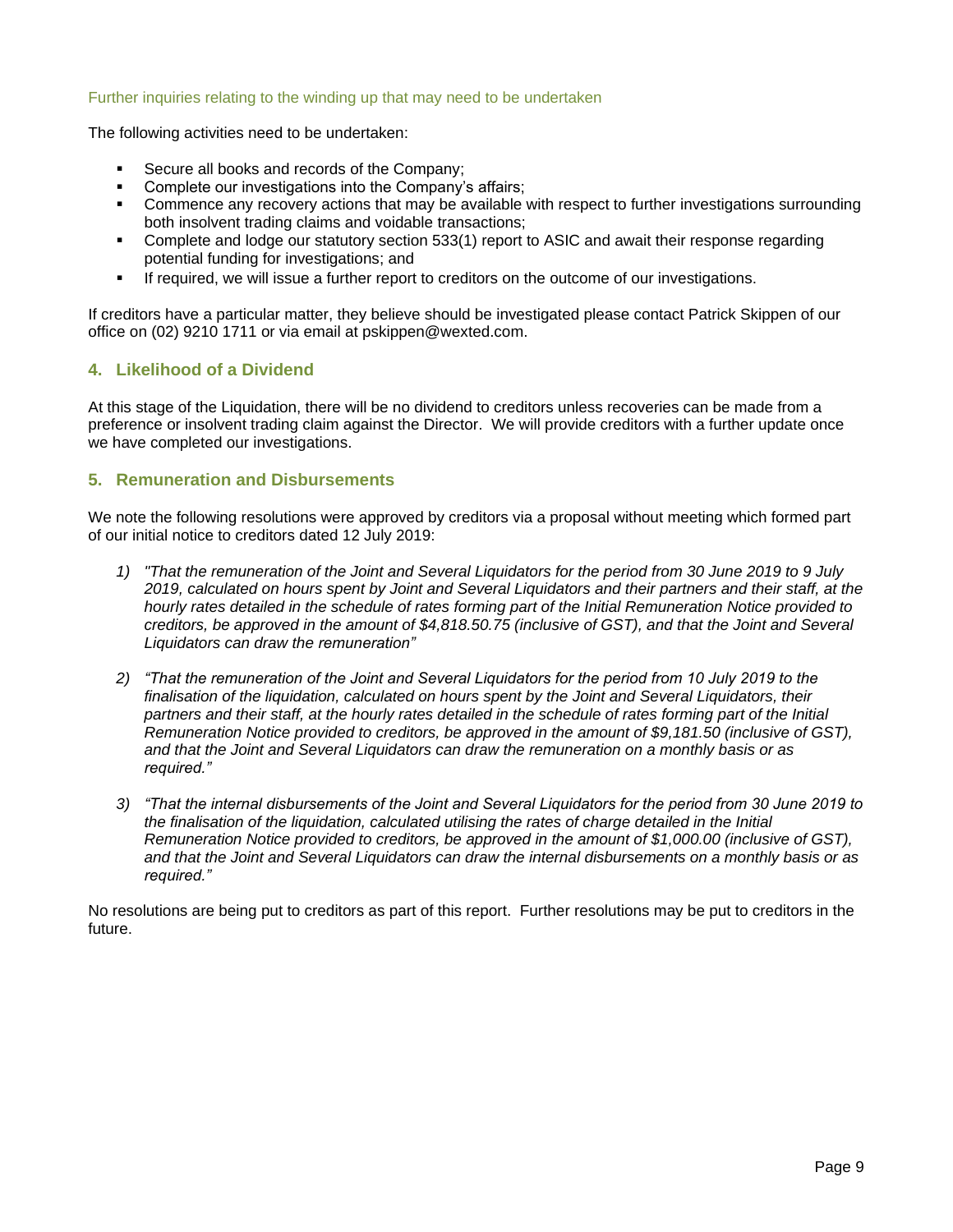# <span id="page-9-0"></span>**6. Next steps in the Liquidation**

We will proceed with the Liquidation, including:

- Obtain books and records of the Company;
- Complete our investigations into the Company's affairs;
- Commence recovery actions in respect of voidable transactions and insolvent trading (subject to the provision of books and records and funding);
- Complete our reporting to ASIC and request the Company to be deregistered; and<br>■ If required, we will issue a further report to creditors on the results of our investigati
- If required, we will issue a further report to creditors on the results of our investigations

<span id="page-9-1"></span>We expect to finalise the Liquidation within 6 months of the date of this report.

# **7. Receipts and Payments in the Liquidation**

|                                 | $Net($ \$)     | GST (\$)       | $Gross(\$)$    |
|---------------------------------|----------------|----------------|----------------|
| <b>Receipts</b>                 |                |                |                |
| <b>Contribution to Costs</b>    | 15,000         |                | 15,000         |
| <b>Total Receipts (inc GST)</b> | 15,000         | 0              | 15,000         |
| <b>Total Payments (inc GST)</b> | $\blacksquare$ | $\blacksquare$ | $\blacksquare$ |
| <b>Balance in Hand</b>          |                |                | 15,000         |

# <span id="page-9-2"></span>**8. Enquiries**

Should you have any enquires please contact Patrick Skippen of this office on (02) 9210 1700 or by email at pskippen@wexted.com

DATED this 30<sup>th</sup> day of September 2019 **AB Kambala Holdings Pty Limited (In Liquidation)**

Andrew McCabe **Chris MacDonnell Joint and Several Liquidator Joint and Several Liquidator**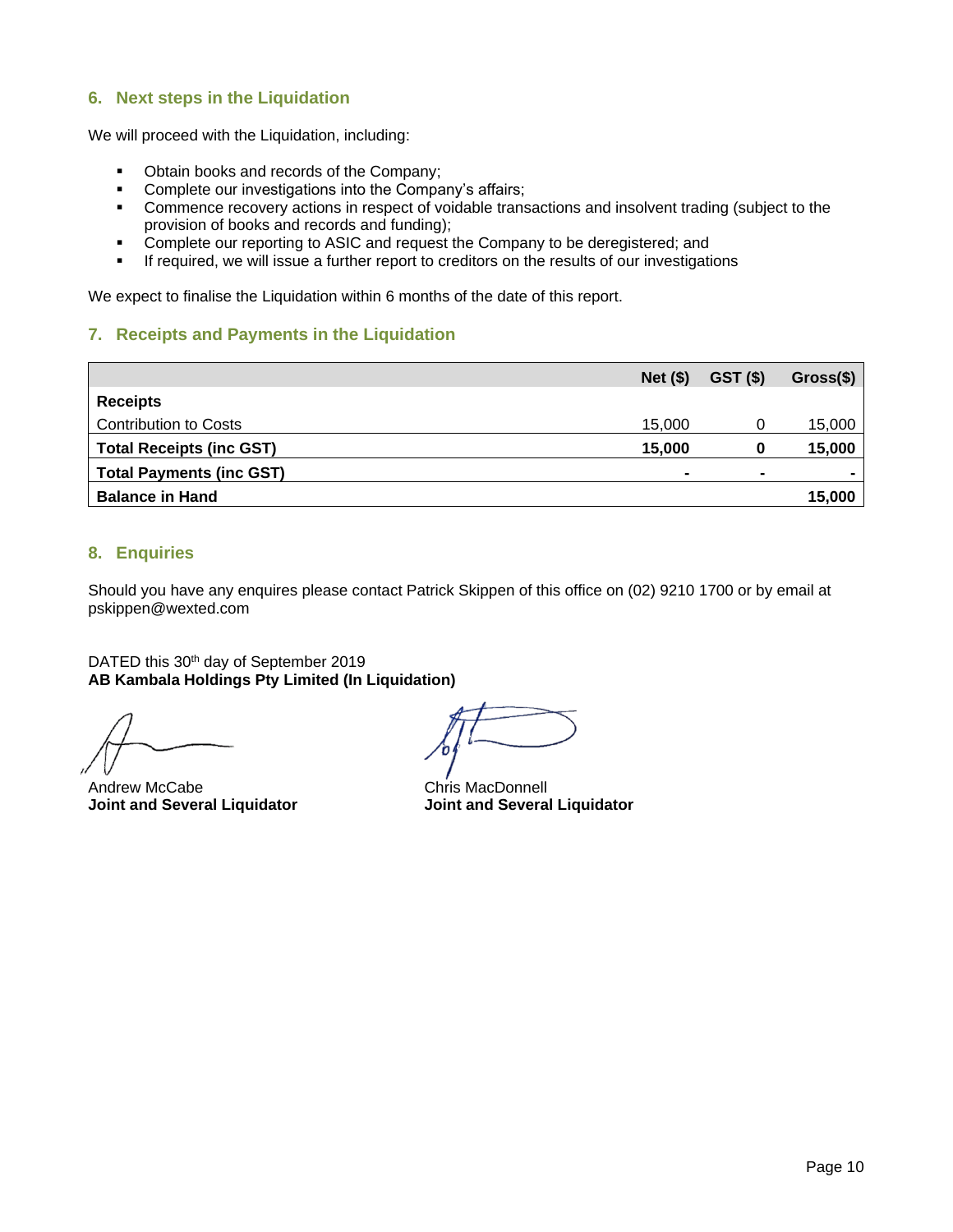#### FORM 535 CORPORATIONS ACT 2001

#### FORMAL PROOF OF DEBT OR CLAIM (GENERAL FORM)

To the Joint and Several Liquidators of AB Kambala Holdings Pty Limited (In Liquidation)

1. This is to state that the company was, on 30 June 2019  $(1)$  and still is, justly and truly indebted to<sup>(2)</sup> (full name):

| ('Creditor')      |  |
|-------------------|--|
| of (full address) |  |
|                   |  |

#### Particulars of the debt are:

| <b>Date</b> | Consideration <sup>(3)</sup><br>state how the debt arose | <b>Amount \$</b> | <b>GST</b><br>included \$ | Remarks <sup>(4)</sup><br>include details of voucher substantiating<br>payment |
|-------------|----------------------------------------------------------|------------------|---------------------------|--------------------------------------------------------------------------------|
|             |                                                          |                  |                           |                                                                                |
|             |                                                          |                  |                           |                                                                                |
|             |                                                          |                  |                           |                                                                                |
|             |                                                          |                  |                           |                                                                                |

2. To my knowledge or belief the creditor has not, nor has any person by the creditor's order, had or received any manner of satisfaction or security for the sum or any part of it except for the following: ..........................................................

Insert particulars of all securities held. Where the securities are on the property of the company, assess the value of those securities. If any bills or other negotiable securities are held, specify them in a schedule in the following form:

| <b>Drawer</b> | Acceptor | <b>Due Date</b> |
|---------------|----------|-----------------|
|               |          |                 |
|               |          |                 |
|               |          |                 |
|               |          |                 |
|               |          |                 |
|               |          |                 |
|               |          |                 |
|               |          |                 |
|               |          | Amount \$ c     |

I am **not** a related creditor of the Company (5)

I am a related creditor of the Company<sup>(5)</sup> relationship:

3A.<sup>(6)\*</sup> I am employed by the creditor and authorised in writing by the creditor to make this statement. I know that the debt was incurred for the consideration stated and that the debt, to the best of my knowledge and belief, still remains unpaid and unsatisfied.

 $3B^{(6)*}$  I am the creditor's agent authorised to make this statement in writing. I know that the debt was incurred and for the consideration stated and that the debt, to the best of my knowledge and belief, still remains unpaid and unsatisfied.

| DATED this | day of |  |
|------------|--------|--|
|            |        |  |
|            |        |  |
|            |        |  |
|            |        |  |
|            |        |  |

**See Directions overleaf for the completion of this form**